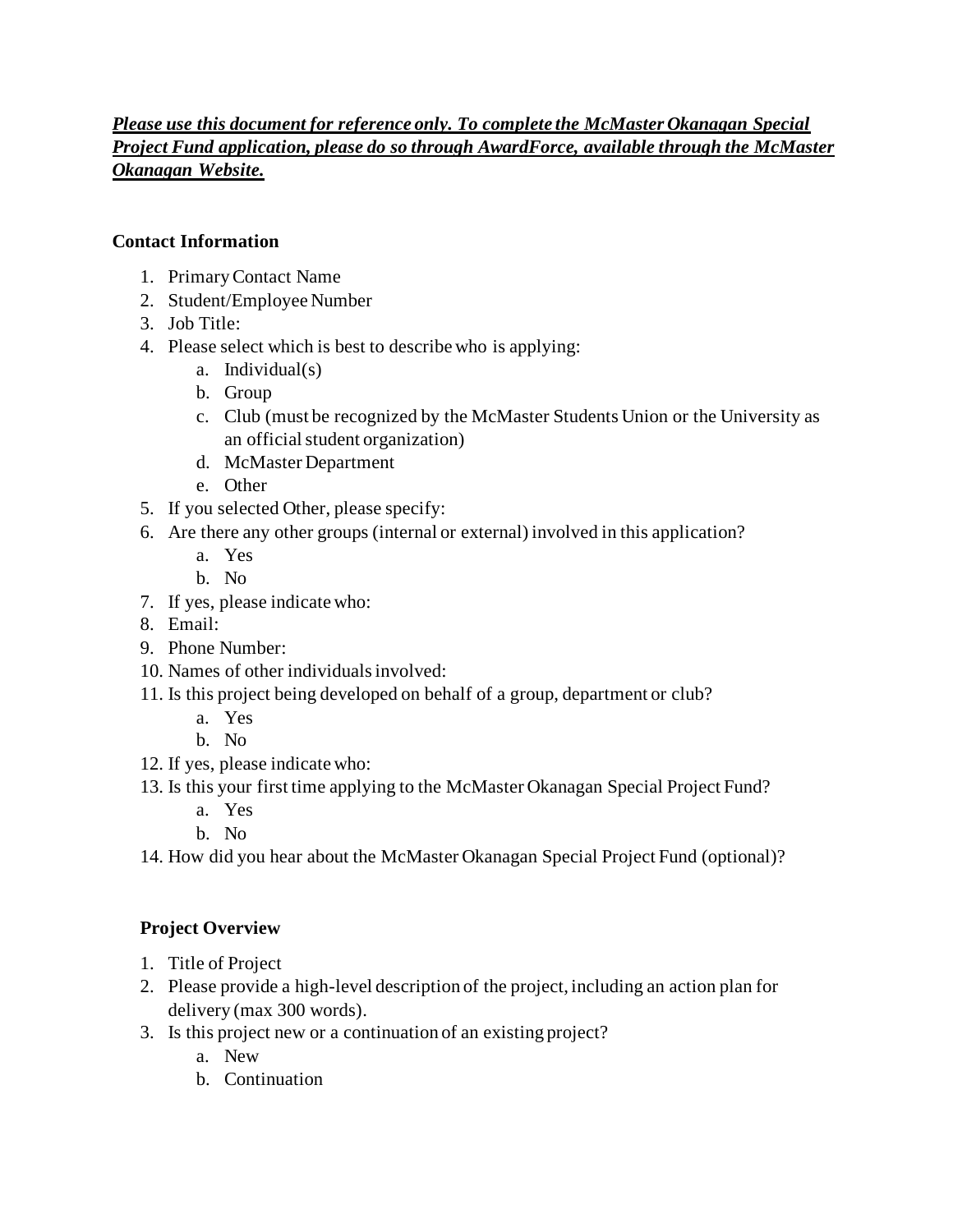- 4. If this project is a continuation, please provide a brief description of the project and how the funds will expand upon its previous work (optional) (max 250 words).
- 5. If applicable, please provide a brief summary of where previous funds for this project came from (optional) (max 250 words).
- 6. Please identify which of the 8 Dimensions of Well-being your project will incorporate. You may select 3 maximum.
	- a. Emotional
	- b. Environmental
	- c. Financial
	- d. Intellectual
	- e. Occupational
	- f. Physical
	- g. Social
	- h. Spiritual
- 7. Please explain why you chose those Dimensions and how your project will incorporate the selected Dimensions(max 250 words).
- 8. How does the project contribute to McMaster University's commitment to the Okanagan Charter? (max 250 words)
- 9. Please provide a brief explanation as to the necessity of your project for McMaster (similar to a statement of community need) (max 250 words).
- 10. What is the overall rationale/motive behind the project? (max 250 words)
- 11. Are there projects similar to yours currently running at McMaster?
	- a. Yes
	- b. No
- 12. If yes, are you in contact/currently working with this group? (optional) (max 250 words)
- 13. What makes your project unique in comparison to any similar projects running at McMaster? (optional) (250 words)
- 14. Are you willing to work with another project applicant if the McMaster Okanagan Special Project Funding Committee deems them similar?
	- a. Yes
	- b. No
- 15. Does your project adhere to McMaster's Human Resources health and safety protocols? (Successful projects may be required to get McMaster Human Resources health and safety approval before funding will be provided.)
	- a. Yes
	- b. No
- 16. Anticipated Start Date:
- 17. Anticipated End Date:

# **Audience and Location**

- 1. Who is the target audience?
- 2. How will the target audience engage in your project? (max 250 words)